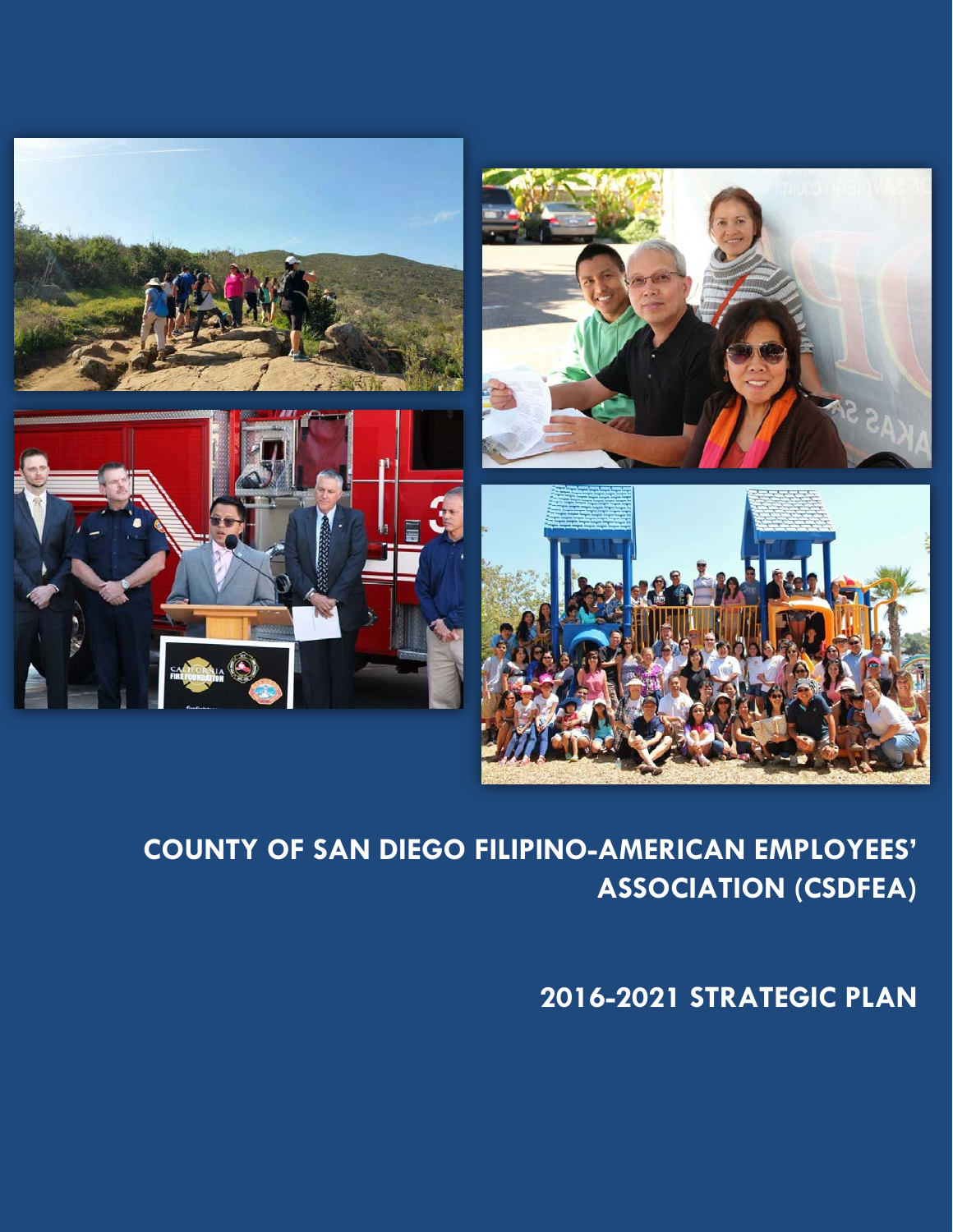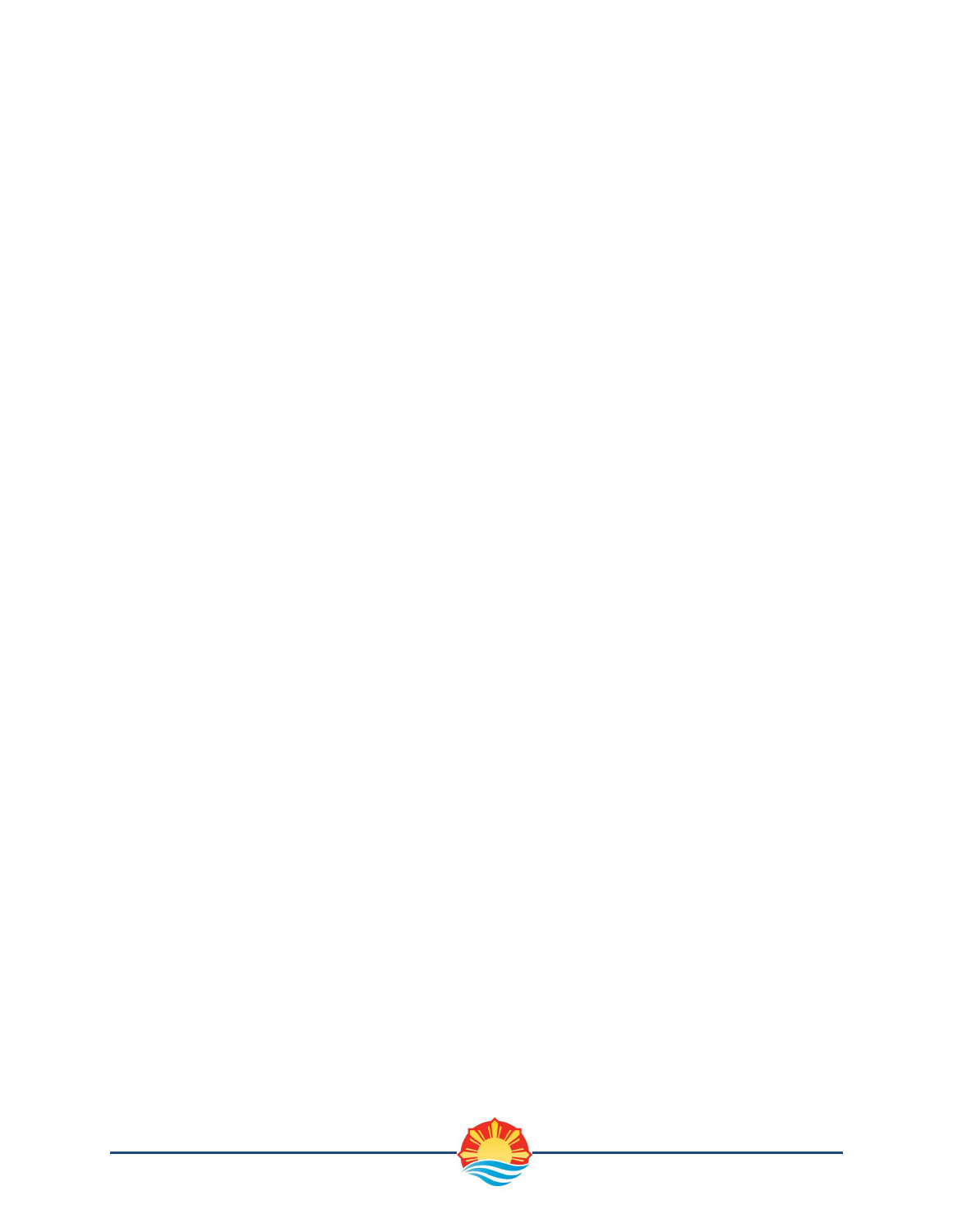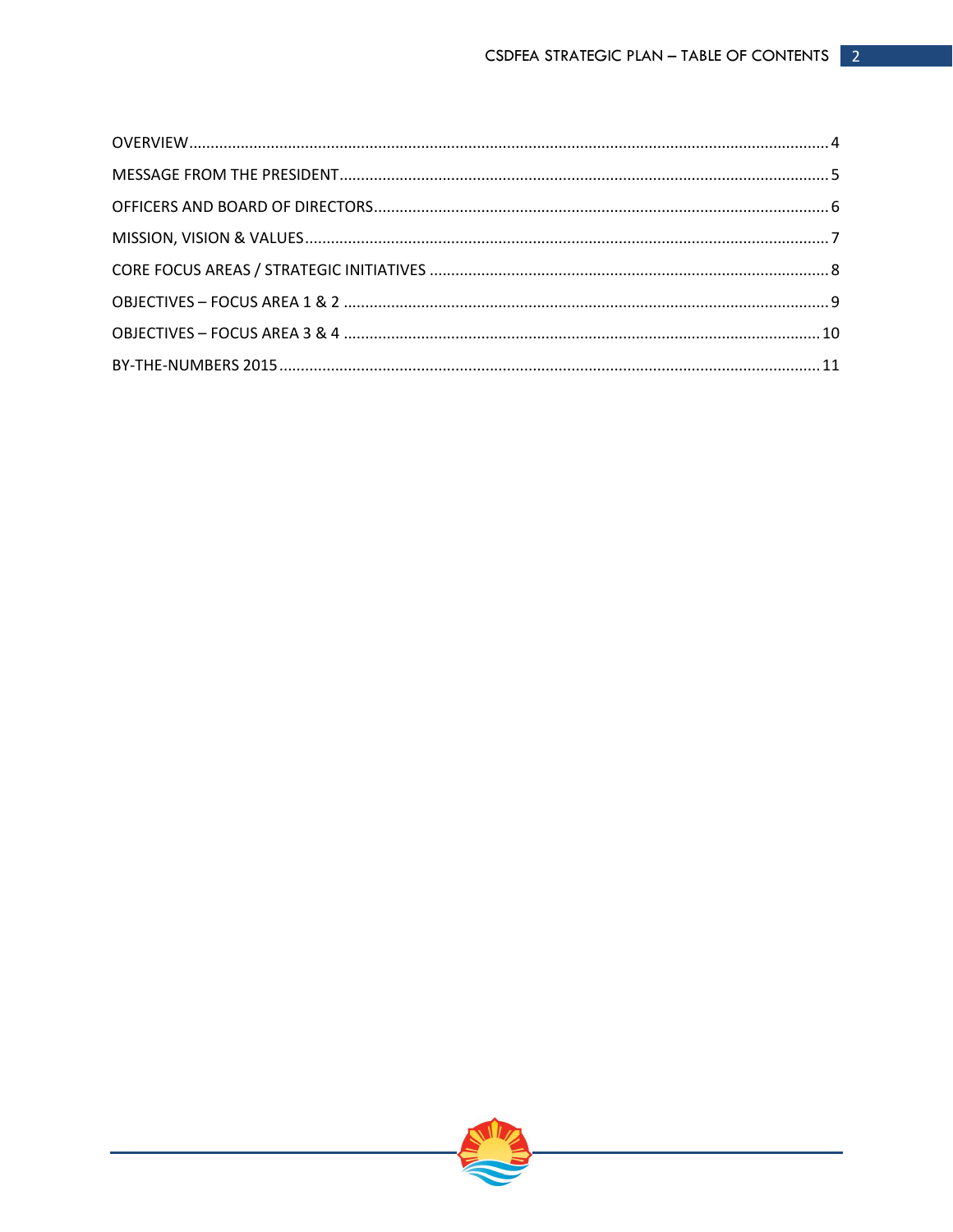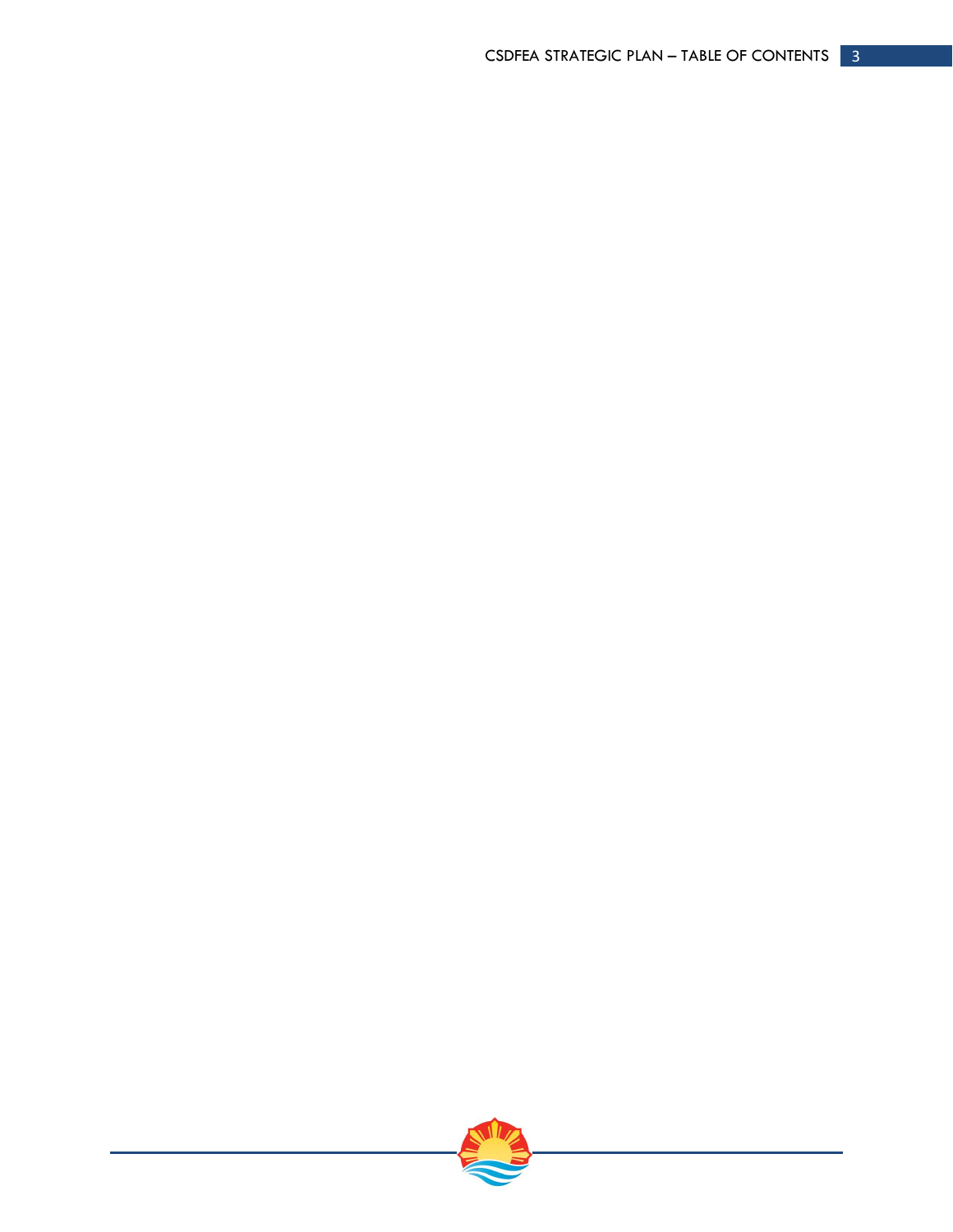# <span id="page-4-0"></span>**OVERVIEW**

This Strategic Plan reflects current and future priorities of the County of San Diego Filipino-American Employees' Association (CSDFEA), one of the County's Employee Resource Groups. This Strategic Plan will show how the CSDFEA will add value to the lives of our members and assist the County of San Diego in achieving its Strategic Initiatives in the period of 2016-2021.

As the County and its Strategic Initiatives evolve, so too will the CSDFEA's goals in relation to the County and its Strategic initiatives.

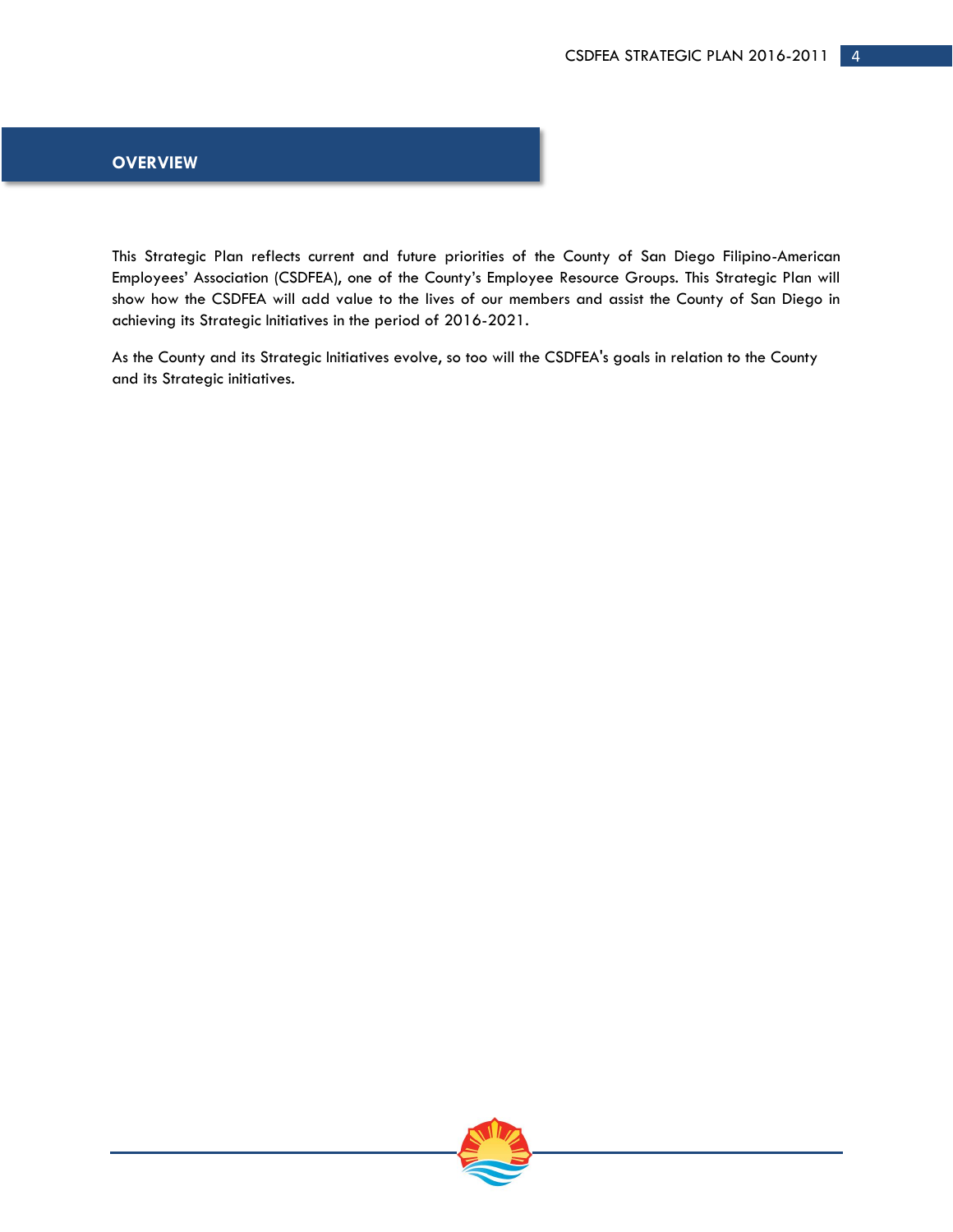### <span id="page-5-0"></span>**MESSAGE FROM THE PRESIDENT**

On behalf of the County of San Diego Filipino-American Employees' Association (CSDFEA) Board of Directors, I am pleased to present the Strategic Plan for 2016 -2021. This plan is CSDFEA's blueprint to sustaining excellence and achieving even greater heights.

This five-year strategic plan is a product of the Board of Directors collective efforts and input from membership surveys, which reaffirms CSDFEA's commitment in achieving excellence in its four focus areas.

- Cultural Awareness & Appreciation
- Building Better Community
- Partnerships
- Pathways to Excellence

CSDFEA will continue to raise awareness of the Filipino culture and strive for multi-cultural competence within the organization in alignment with the County's Diversity & Inclusion efforts. We will continue to provide opportunities for professional and personal growth for our members. And lastly, we will continue to seek platforms to engage our membership and the community.

Ardee Apostol CSDFEA, President

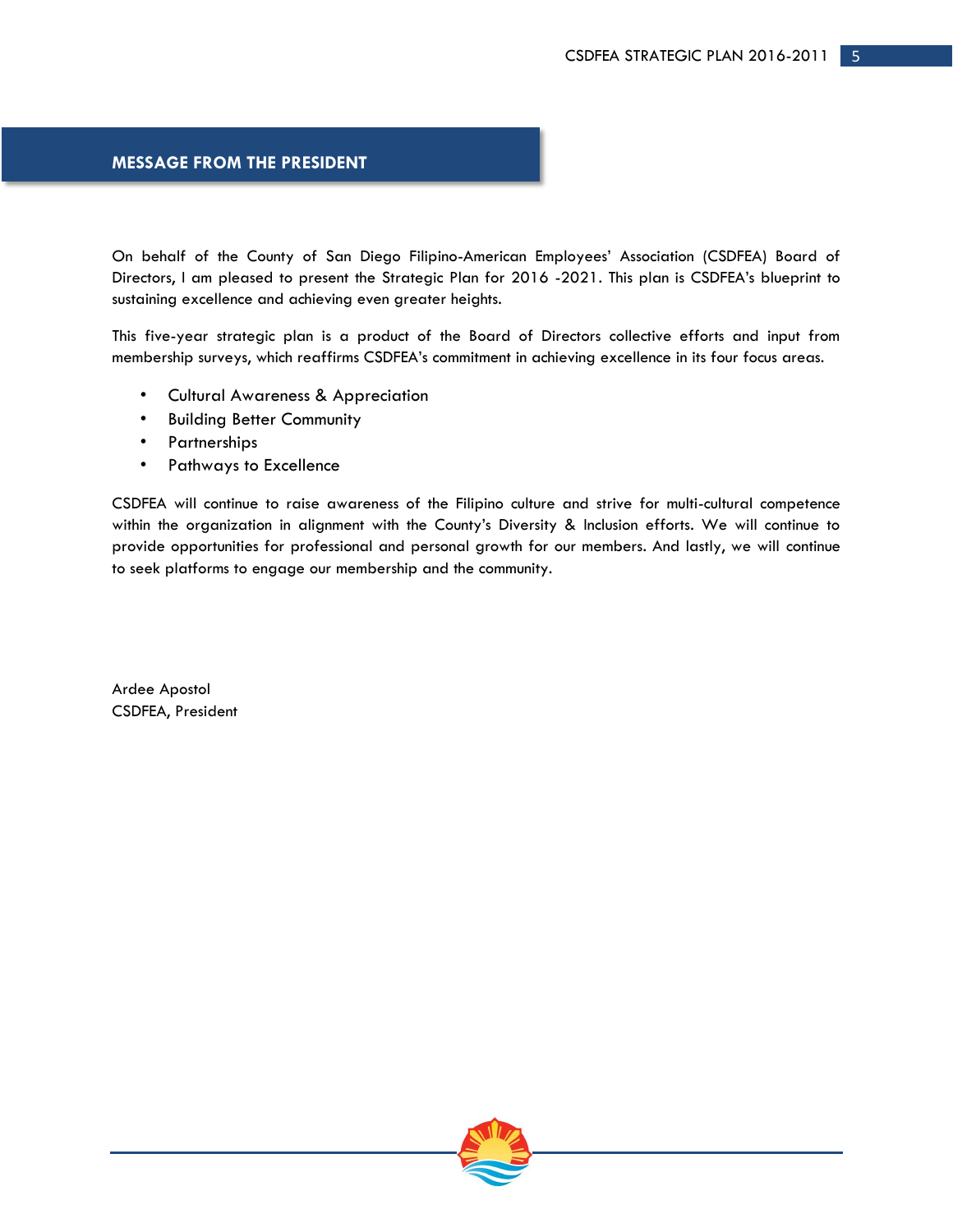# <span id="page-6-0"></span>**OFFICERS AND BOARD OF DIRECTORS**

| <b>President:</b>      | Ardee Apostol (Health & Human Services Agency)   |
|------------------------|--------------------------------------------------|
| <b>Vice President:</b> | James Inglis (Housing and Community Development) |
|                        | Vanessa Cabiling (Department of Human Resources) |
| Secretary:             | Rizza Rodriguez (Health & Human Services Agency) |
|                        | Josyl Wong (Clerk of the Board)                  |
| Treasurer:             | Amelia Guingab (Health & Human Services Agency)  |
| Auditor:               | Yolanda Prado (Health & Human Services Agency)   |

**Board Members:** Chrys Flor (Sheriff's), Rowena Mesina (Health & Human Services Agency), Luisa Ruiz (Health & Human Services Agency), Mavette Sadile (County Technology Office), Lita Santos (Department of Public Works), Oscar Talaro (Health & Human Services Agency), Edd Urbano (Health & Human Services Agency), and Louise Zavala (Health & Human Services Agency).

**Support Staff:** Cecilia Martinez (Sheriff's), Kenneth Stevens (Auditor & Controller), Juanito Amor (Registrar of Voters), Mary Grace Sadile (Health &



Human Services Agency), Wilfredo Perez (Health & Human Services Agency), and Karla Ferrer (Health & Human Services Agency).

**Executive Sponsor:** Cesar Escuro (Probation Department)

**Advisors:** Todd Henderson (Housing and Community Development), Maria Pe (Treasurer & Tax Collector)

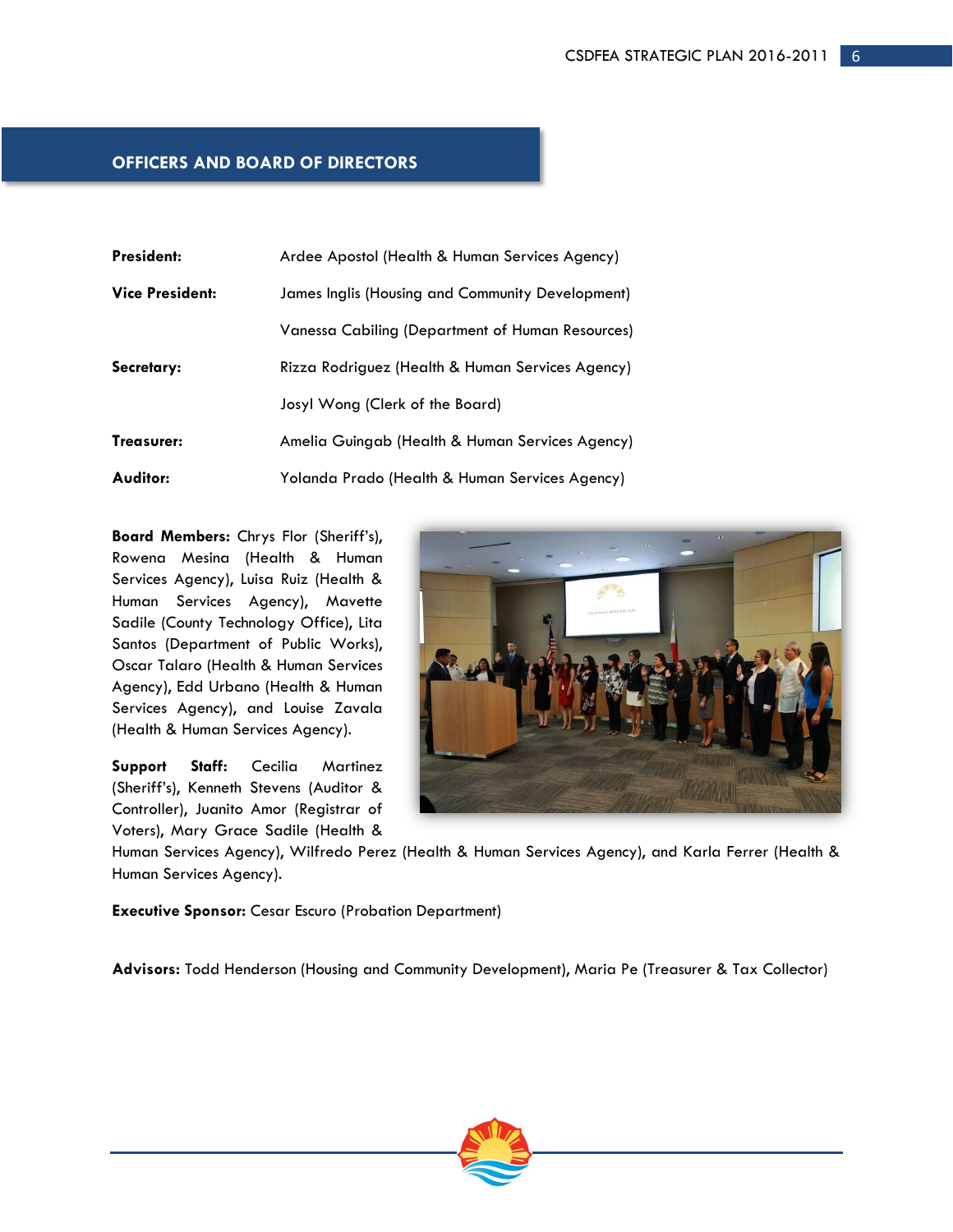# <span id="page-7-0"></span>**MISSION, VISION & VALUES**

# *OUR VISION*

*A diverse and thriving workforce at all levels of the County.* 

# *OUR MISSION*

*Provide relevant and useful resources for employees while partnering with the County to achieve common goals.* 

# *OUR VALUES*

*Unity, Volunteerism, Passion, Integrity*

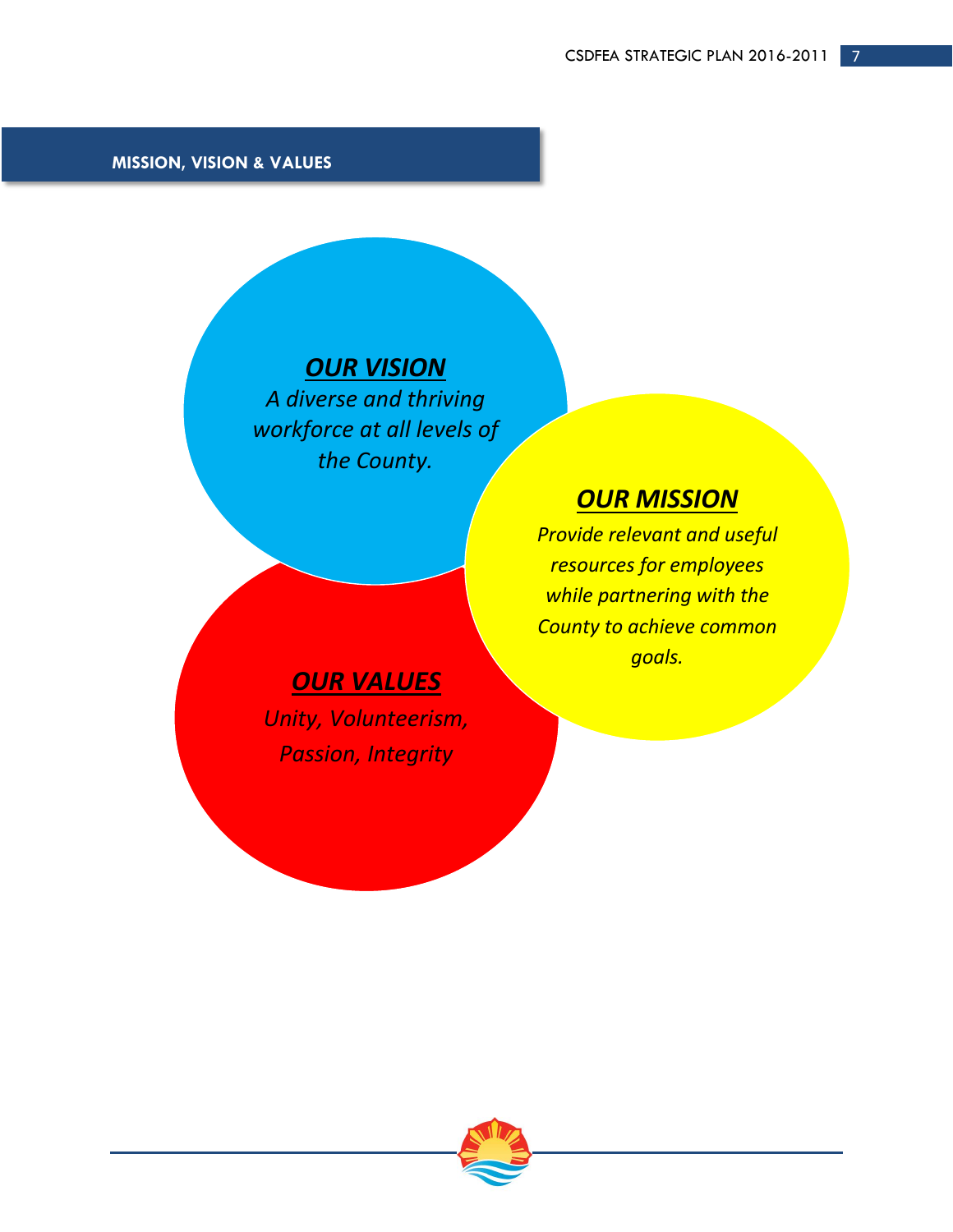# <span id="page-8-0"></span>**CORE FOCUS AREAS / STRATEGIC INITIATIVES**

# **FOCUS AREA 1: CULTURAL AWARENESS & APPRECIATION**

Showcase the Filipino-American culture and cultivate multicultural appreciation.

#### **GOALS:**

- 1. Raise awareness about the heritage and culture of Filipino-Americans among County of San Diego employees and local community.
- 2. Stimulate CSDFEA members' interest and involvement in diversity and inclusion.

#### **FOCUS AREA 2: BUILDING BETTER COMMUNITY**

Foster culture of *Bayanihan (community)* among CSDFEA members.

#### **GOALS:**

- 1. Strengthen network of members through increased membership and engagement.
- 2. Stimulate CSDFEA members' interest in service to other and the community.

### **FOCUS AREA 3: PARTNERSHIPS**

Develop collaborative partnerships to help achieve common goals.

#### **GOALS:**

- 1. Connect with County departments and groups to achieve collective impact.
- 2. Connect with community based organizations to promote shared interests and achieve common goals.

# **FOCUS AREA 4: PATHWAYS TO EXCELLENCE**

Provide opportunities and experiences that will help members thrive personally and professionally.

# **GOALS:**

- 1. Provide CSDFEA members opportunities and experiences for personal and professional growth.
- 2. Foster culture of *pag-unlad (growth)*  among CSDFEA members.

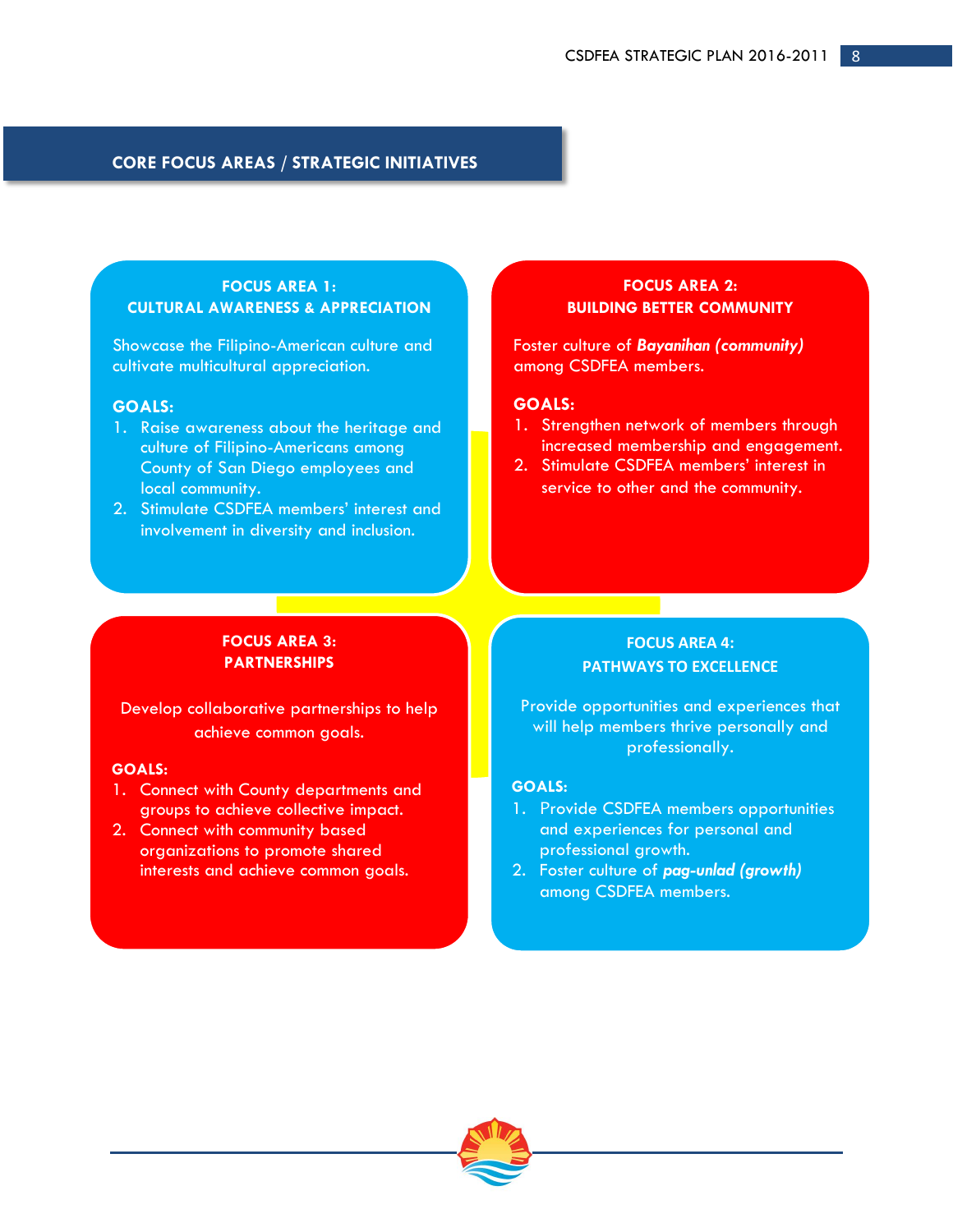# <span id="page-9-0"></span>**OBJECTIVES – FOCUS AREA 1 & 2**

# **FOCUS AREA 1: CULTURAL AWARENESS & APPRECIATION**

- 1. Continue to expand and stimulate interest in the *CSDFEA Embracing the World* cultural program.
- 2. Host annual celebration of:
	- a. Philippine Independence Day (June 12)
	- b. Larry Itliong Day (October 21)
- 3. Promote and stimulate interest in:
	- a. Asian Heritage Month (May)
	- b. Philippine Heritage Month (October)
- 4. Promote and stimulate participation in County, ERG and community cultural events.

### **FOCUS AREA 2: BUILDING BETTER COMMUNITY**

- 1. Increase membership annually by at least 20% over previous year.
- 2. Continue to leverage CSDFEA's online presence for relevant information sharing, and member engagement.
- 3. Support local Filipino-American families by awarding at least \$2,500 in scholarships annually.
- 4. Support local Filipino-American community by participating in at least 2 Filipino-American specific community efforts annually.
- 5. Expand and increase participation in CSDFEA's *Community Service* program.
- 6. Continue outreach efforts to at least 2 local high schools and/or college per year.

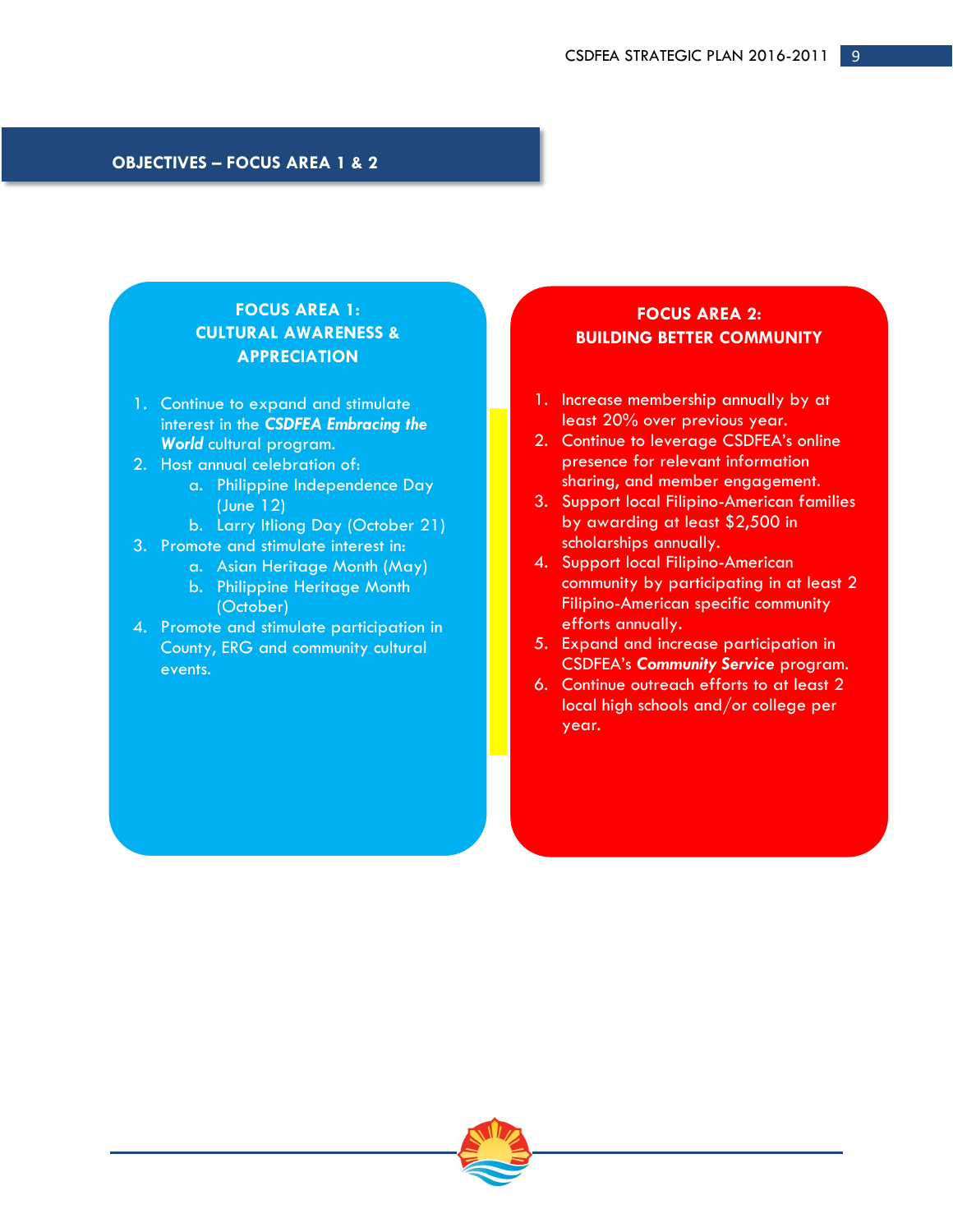# <span id="page-10-0"></span>**OBJECTIVES – FOCUS AREA 3 & 4**

# **FOCUS AREA 3: PARTNERSHIPS**

- 1. Collaborate with all County ERGs to achieve common goals.
- 2. Support Live Well San Diego by offering at least one physical / wellness activity per month to County employees.
- 3. Promote and stimulate participation in all DHR Wellness Program activities.
- 4. Support a diverse workforce through 2 local high school and/or college outreach events per year.
- 5. Connect with 1 new community based organization per quarter.
- 6. Leverage CSDFEA's online presence to promote, engage, and establish partnerships with other Filipino-American and other community based organizations that share common goals.

# **FOCUS AREA 4: PATHWAYS TO EXCELLENCE**

- 1. Leverage partnerships and resources to provide at least 1 professional development seminar / workshop per quarter.
- 2. Leverage partnerships and resources to provide at least 1 networking opportunity per quarter.
- 3. Develop leadership capacity within CSDFEA Board of Directors.
- 4. Continue to showcase CSDFEA members' achievements and contributions through *Member of the Month* program.